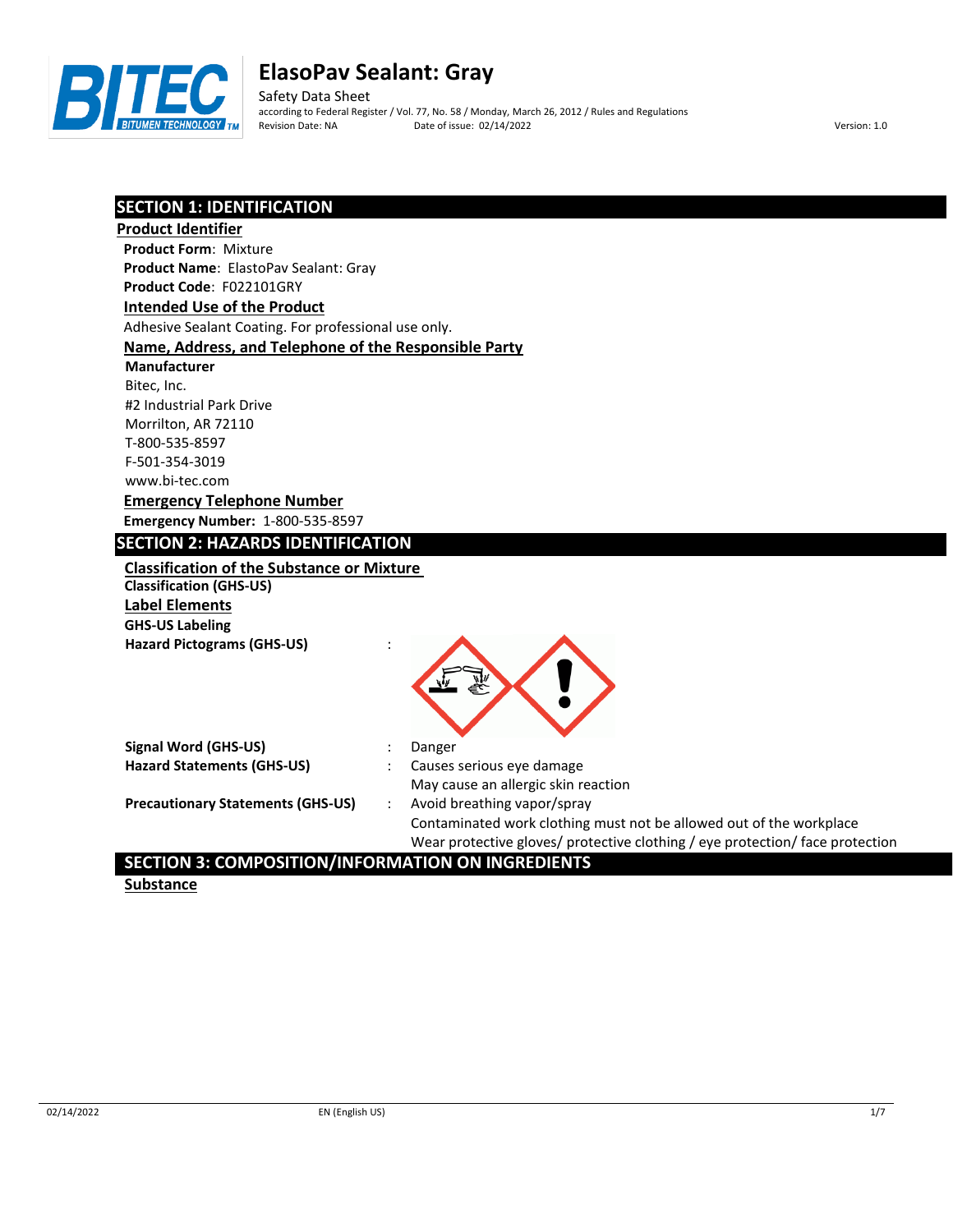

Safety Data Sheet according to Federal Register / Vol. 77, No. 58 / Monday, March 26, 2012 / Rules and Regulations Date of issue: 02/14/2022 Version: 1.0

| <b>Ingredient/Chemical Designations</b> | CAS#          | Weight %  |
|-----------------------------------------|---------------|-----------|
| Proprietary polymer                     | Not Available | $10 - 30$ |
| Limestone                               | 1317-65-3     | $10 - 30$ |
| Titanium Dioxide                        | 13463-67-7    | $1 - 5$   |
| Proprietary Dehydration Agent           | Not Available | $1 - 5$   |
| Proprietary Adhesion Promoter           | Not Available | $1 - 5$   |
| Carbon Black                            | 1333-86-4     | $<$ 1     |

*Composition comments: Exact concentrations and chemical identities of ingredients not listed above are either classified as non-hazardous or are withheld as a trade secret as covered by OSHA's Hazard Communication Standard, 29 CFR 1910.1200(i).*

| <b>SECTION 4: FIRST AID MEASURES</b>                        |                                                                                                                                                                                                                                                                                                                            |  |
|-------------------------------------------------------------|----------------------------------------------------------------------------------------------------------------------------------------------------------------------------------------------------------------------------------------------------------------------------------------------------------------------------|--|
| Description of first aid measures                           |                                                                                                                                                                                                                                                                                                                            |  |
| General information                                         | Get medical attention if any discomfort continues. Show this Safety Data Sheet to the medical<br>personnel.                                                                                                                                                                                                                |  |
| Inhalation                                                  | Move affected person to fresh air and keep warm and at rest in a position comfortable for<br>breathing. Loosen tight clothing such as collar, tie or belt. Get medical attention if symptoms are<br>severe or persist.                                                                                                     |  |
| Ingestion                                                   | Rinse mouth thoroughly with water. Get medical advice/attention if you feel unwell. Do not<br>induce vomiting unless under the direction of medical personnel                                                                                                                                                              |  |
| <b>Skin Contact</b>                                         | It is important to remove the substance from the skin immediately. In the event of any<br>sensitization symptoms developing, ensure further exposure is avoided. Remove<br>contamination with soap and water or recognized skin cleansing agent. Get medical attention<br>if symptoms are severe or persist after washing. |  |
| Eye contact                                                 | Rinse immediately with plenty of water. Do not rub eye. Remove any contact lenses and open<br>eyelids wide apart. Continue to rinse for at least 15 minutes and get medical attention.                                                                                                                                     |  |
| Protection of first aiders                                  | First aid personnel should wear appropriate protective equipment during any rescue.                                                                                                                                                                                                                                        |  |
| Most important symptoms and effects, both acute and delayed |                                                                                                                                                                                                                                                                                                                            |  |
| General information                                         | The severity of the symptoms described will vary dependent on the concentration and the length<br>of exposure.                                                                                                                                                                                                             |  |
| Inhalation                                                  | Prolonged or repeated exposure may cause the following adverse effects: Suspected of causing<br>cancer.                                                                                                                                                                                                                    |  |
| Ingestion                                                   | May cause sensitization or allergic reactions in sensitive individuals. Prolonged or repeated                                                                                                                                                                                                                              |  |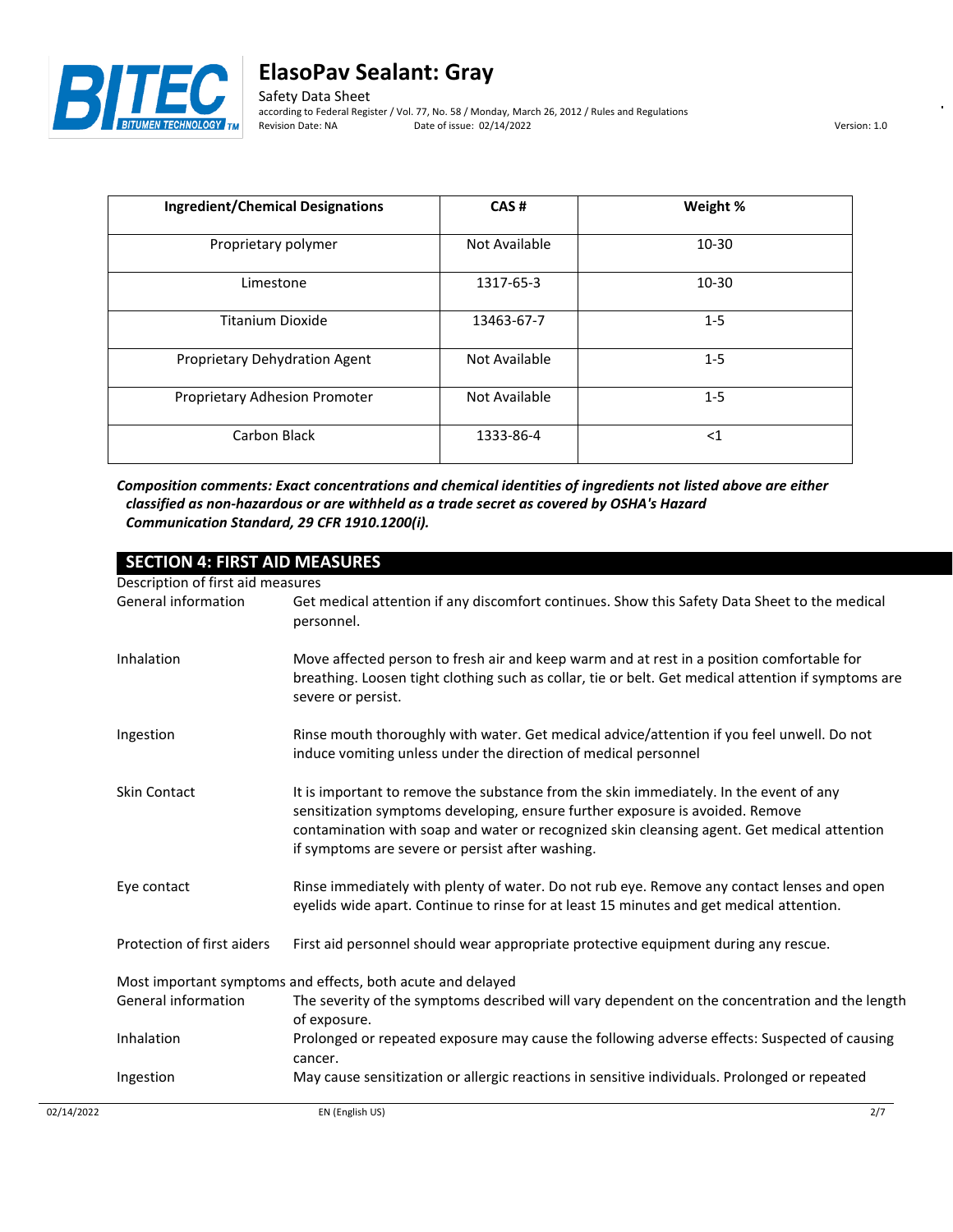

Safety Data Sheet according to Federal Register / Vol. 77, No. 58 / Monday, March 26, 2012 / Rules and Regulations Revision Date: NA Date of issue: 02/14/2022 Version: 1.0

|              | exposure may cause the following adverse effects. Suspected or causing called .                    |
|--------------|----------------------------------------------------------------------------------------------------|
| Skin contact | May cause skin sensitization or allergic reactions in sensitive individuals. Prolonged or repeated |
|              | exposure may cause the following adverse effects: Suspected of causing cancer.                     |
| Eye contact  | Causes serious eve damage. Symptoms following overexposure may include the following: Pain.        |
|              | Profuse watering of the eyes. Redness.                                                             |
|              |                                                                                                    |

exposure may cause the following adverse effects: Suspected of causing cancer.

Indication of immediate medical attention and special treatment needed

Notes for the doctor Treat symptomatically. May cause sensitization or allergic reactions in sensitive individuals.

#### **SECTION 5: FIRE-FIGHTING MEASURES**

#### **Extinguishing Media**

**Suitable Extinguishing Media:** The product is not flammable. Extinguish with alcohol-resistant foam, carbon dioxide, dry powder or water fog. Use fire-extinguishing media suitable for the surrounding fire.

**Unsuitable Extinguishing Media:** Do not use water jet as an extinguisher, as this will spread the fire.

#### **Special Hazards Arising from the Substance or Mixture**

**Specific hazards** Containers can burst or explode when heated, due to excessive pressure build up

**Hazardous combustion products** Thermal decomposition or combustion products may include the following substances: Harmful gases or vapors.

#### **Advice for Firefighters**

Avoid breathing fire gases or vapors. Evacuate area. Keep upwind to avoid inhalation of gases, vapors, fumes and smoke. Ventilate closed spaces before entering them. Cool containers exposed to heat with water spray and remove them from the fire area if it can be done without risk. Cool containers exposed to flames with water until well after the fire is out. If a leak or spill has not ignited, use water spray to disperse vapors and protect men stopping the leak. Control run-off water by containing and keeping it out of sewers and watercourses. If risk of water pollution occurs, notify appropriate authorities. **Firefighting Instructions:** Exercise caution when fighting any chemical fire.

**Protection During Firefighting:** Do not enter fire area without proper protective equipment, including respiratory protection. Hazardous Combustion Products: Carbon oxides (CO, CO<sub>2</sub>).

#### **Reference to Other Sections**

Refer to section 9 for flammability properties.

#### **SECTION 6: ACCIDENTAL RELEASE MEASURES**

#### **Personal precautions, protective equipment and emergency procedures**

**Personal precautions:** Wear protective clothing as described in Section 8 of this safety data sheet. No action shall be taken without appropriate training or involving any personal risk. Do not touch or walk into spilled material. Avoid contact with skin and eyes.

#### **Environmental precautions**

**Environmental precautions**: Avoid discharge into drains or watercourses or onto the ground. Avoid discharge to the aquatic environment.

### **Methods and material for containment and cleaning up**

**Methods for cleaning up:** Wear protective clothing as described in Section 8 of this safety data sheet. Clear up spills immediately and dispose of waste safely. Small Spillages: Collect spillage. Large Spillages: Absorb spillage with non-combustible, absorbent material. The contaminated absorbent may pose the same hazard as the spilled material. Collect and place in suitable waste disposal containers and seal securely. Label the containers containing waste and contaminated materials and remove from the area as soon as possible. Flush contaminated area with plenty of water. Wash thoroughly after dealing with a spillage. For waste disposal, see Section 13.

**Reference to other sections:** For personal protection, see Section 8. See Section 11 for additional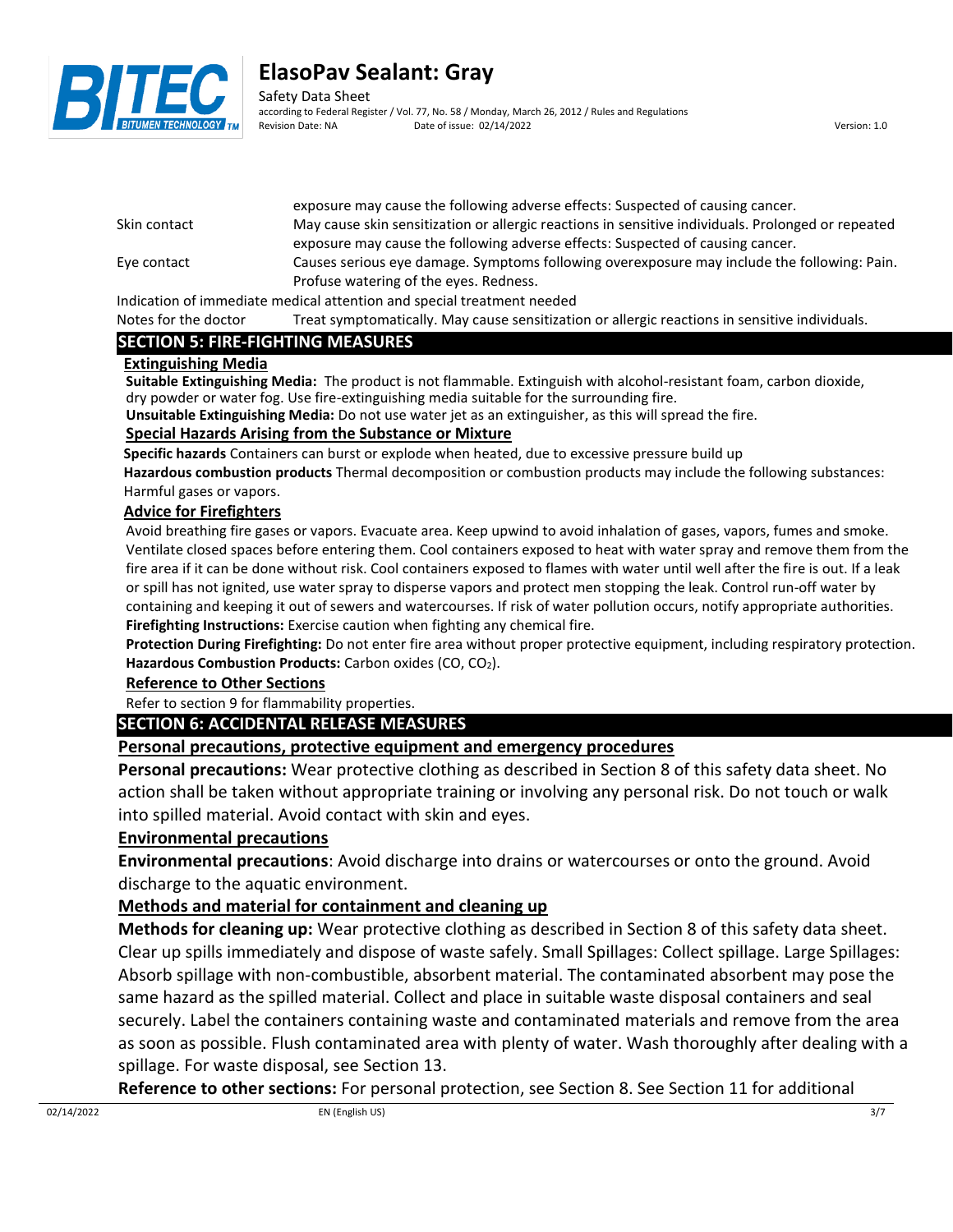

information on health hazards. See Section 12 for additional information on ecological hazards. For waste disposal, see Section 13.

#### **SECTION 7: HANDLING AND STORAGE**

| SECTION 7: HANDLING AND STORAGE      |                                                                                                                                                                                                                                                                                                                                                                                                                                                                                                                                                    |
|--------------------------------------|----------------------------------------------------------------------------------------------------------------------------------------------------------------------------------------------------------------------------------------------------------------------------------------------------------------------------------------------------------------------------------------------------------------------------------------------------------------------------------------------------------------------------------------------------|
| <b>Precautions for Safe Handling</b> |                                                                                                                                                                                                                                                                                                                                                                                                                                                                                                                                                    |
| <b>Usage Precautions</b>             | Read and follow manufacturer's recommendations. Wear protective clothing as described<br>in Section 8 of this safety data sheet. Keep away from food, drink and animal feeding stuffs.<br>Handle all packages and containers carefully to minimize spills. Keep container tightly<br>sealed when not in use. Avoid the formation of mists. Suspected of causing cancer. Do not<br>handle until all safety precautions have been read and understood. Do not handle broken<br>packages without protective equipment. Do not reuse empty containers. |
| Advice on general                    | Wash promptly if skin becomes contaminated. Take off contaminated clothing and wash                                                                                                                                                                                                                                                                                                                                                                                                                                                                |
| occupational hygiene                 | before reuse. Wash contaminated clothing before reuse                                                                                                                                                                                                                                                                                                                                                                                                                                                                                              |
|                                      | Conditions for safe storage, including any incompatibilities                                                                                                                                                                                                                                                                                                                                                                                                                                                                                       |
| <b>Storage precautions</b>           | Store away from incompatible materials (see Section 10). Store locked up. Keep only in the<br>original container. Keep container tightly closed, in a cool, well ventilated place. Keep<br>containers upright. Protect containers from damage.                                                                                                                                                                                                                                                                                                     |
| <b>Storage Class</b>                 | Chemical storage                                                                                                                                                                                                                                                                                                                                                                                                                                                                                                                                   |
| Specific end use(s)                  | The identified uses for this product are detailed in Section 1.                                                                                                                                                                                                                                                                                                                                                                                                                                                                                    |
|                                      |                                                                                                                                                                                                                                                                                                                                                                                                                                                                                                                                                    |

#### **SECTION 8: EXPOSURE CONTROLS/PERSONAL PROTECTION**

**Control Parameters**

Use standard protocols for exposure to particulates. **Occupational exposure limits**

**Proprietary Polymer Long-term exposure limit (8-hour TWA):** ACGIH 50 ppm Long-term exposure limit (8-hour TWA): OSHA 500 ppm 1800 mg/m<sup>3</sup>

**Limestone Long-term exposure limit (8-hour TWA):** OSHA 5 mg/m<sup>3</sup> respirable fraction Long-term exposure limit (8-hour TWA): OSHA 15 mg/m<sup>3</sup> total dust

**Titanium Dioxide Long-term exposure limit (8-hour TWA):** ACGIH 10 mg/m³ *Not classified as a Human Carcinogen* Long-term exposure limit (8-hour TWA): OSHA 15 mg/m<sup>3</sup> total dust

**Carbon Black Long-term exposure limit (8-hour TWA): ACGIH 3 mg/m³ inhalable fraction** *Confirmed Animal Carcinogen with Unknown Relevance to Humans* **Long-term exposure limit (8-hour TWA): OSHA 3.5 mg/m³**

| <b>Proprietary Polymer</b>         | Immediate danger to life and health: | 1100 ppm               |
|------------------------------------|--------------------------------------|------------------------|
| Titanium Dioxide (CAS: 13463-67-7) | Immediate danger to life and health: | 5000 mg/m <sup>3</sup> |
| Carbon Black (CAS: 1333-86-4)      | Immediate danger to life and health: | 1750 mg/m <sup>3</sup> |

#### **Exposure Controls**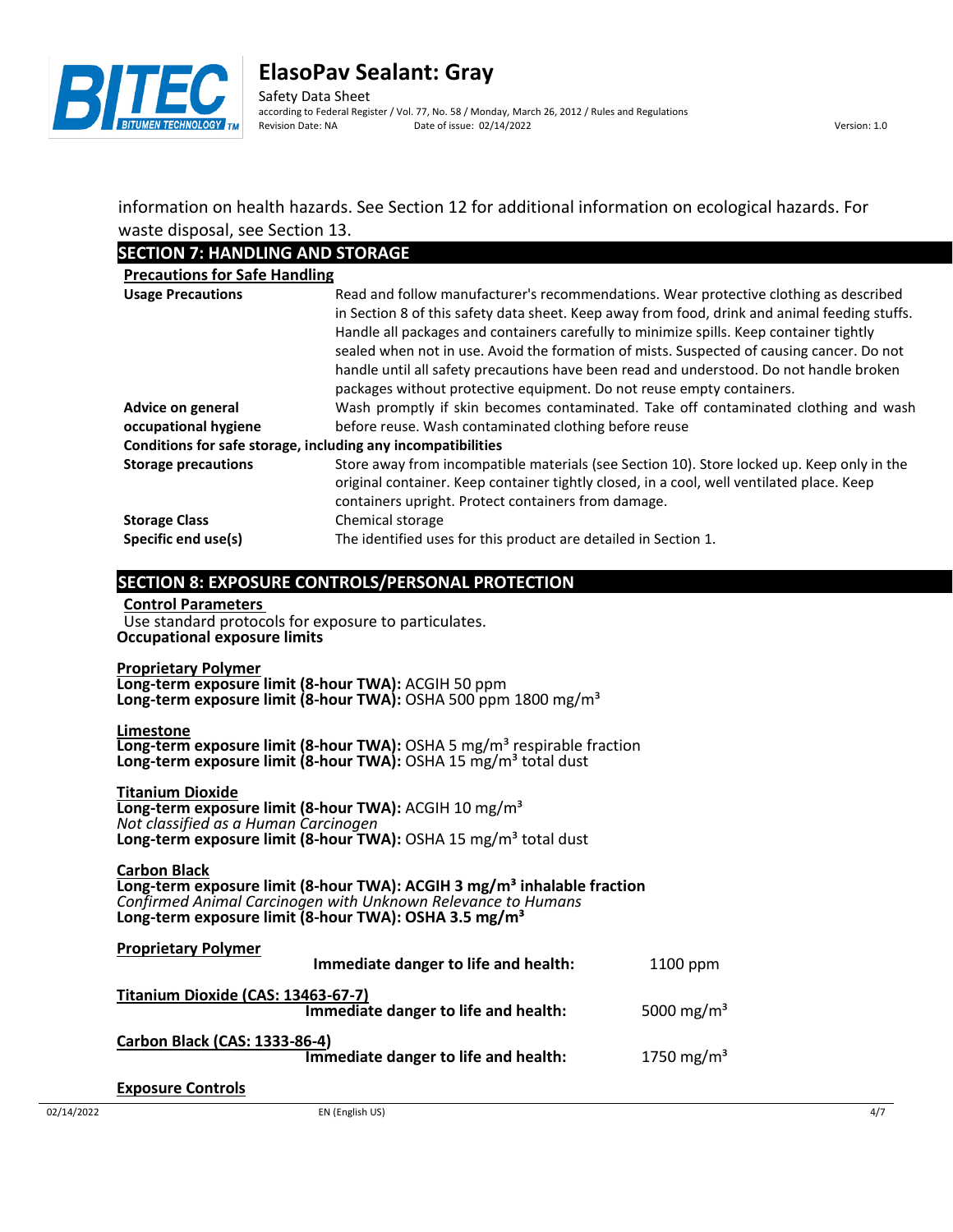



Safety Data Sheet according to Federal Register / Vol. 77, No. 58 / Monday, March 26, 2012 / Rules and Regulations<br>Revision Date: NA Date of issue: 02/14/2022 Pate of issue: 02/14/2022 Version: 1.0

**Appropriate Engineering Controls:** Provide adequate ventilation. Where reasonably practicable this should be achieved by the use of local exhaust ventilation and good general extraction. If these are not sufficient to maintain concentrations of particulates and any vapor below occupational exposure limits suitable respiratory protection must be worn. **Personal Protective Equipment:**

**Hand Protection:** It is recommended that chemical-resistant, impervious gloves are worn. The most suitable glove should be chosen in consultation with the glove supplier/manufacturer, who can provide information about the breakthrough time of the glove material. To protect hands from chemicals, gloves should comply with OSHA 1910.138 and be demonstrated to be impervious to the chemical and resist degradation. Considering the data specified by the glove manufacturer, check during use that the gloves are retaining their protective properties and change them as soon as any deterioration is detected. Frequent changes are recommended.

**Eye/Face Protection:** Wear tight-fitting, chemical splash goggles or face shield. If inhalation hazards exist, a full-face respirator may be required instead.

**Skin and Body Protection:** May cause skin sensitization or allergic reactions in sensitive individuals. Wear appropriate clothing to prevent repeated or prolonged skin contact.

**Respiratory Protection:** Ensure all respiratory protective equipment is suitable for its intended use and is NIOSH approved. Check that the respirator fits tightly and the filter is changed regularly. Gas and combination filter cartridges should comply with OSHA 1910.134. Full face mask respirators with replaceable filter cartridges should comply with OSHA 1910.134. Half mask and quarter mask respirators with replaceable filter cartridges should comply with OSHA 1910.134. **Hygiene measures** Wash after use and before eating, smoking and using the toilet. Do not eat, drink or smoke when using this product.

**Environmental exposure controls:** Keep container tightly sealed when not in use. Emissions from ventilation or work process equipment should be checked to ensure they comply with the requirements of environmental protection legislation. In some cases, fume scrubbers, filters or engineering modifications to the process equipment will be necessary to reduce emissions to acceptable levels.

#### **SECTION 9: PHYSICAL AND CHEMICAL PROPERTIES**

| Paste             |
|-------------------|
| : Characteristic  |
| : Not established |
|                   |
|                   |

#### **SECTION 10: STABILITY AND REACTIVITY**

**Reactivity:** Hazardous Polymerization will not occur.

**Chemical Stability:** Stable at normal ambient temperatures and when used as recommended. Stable under the prescribed storage conditions.

**Possibility of Hazardous Reactions:** No data available**.**

**Conditions to Avoid:** There are no known conditions that are likely to result in a hazardous situation.

**Incompatible Materials:** No specific material or group of materials is likely to react with the product to produce a hazardous situation.

**Hazardous Decomposition Products:** Does not decompose when used and stored as recommended. Thermal decomposition or combustion products may include the following substances: Harmful gases or vapors.

#### **SECTION 11: TOXICOLOGICAL INFORMATION**

**Acute Toxicity**

**ATE inhalation (vapours mg/l):** 634.19

**Serious eye damage/irritation** Eye Dam. 1 - H318 Causes serious eye damage.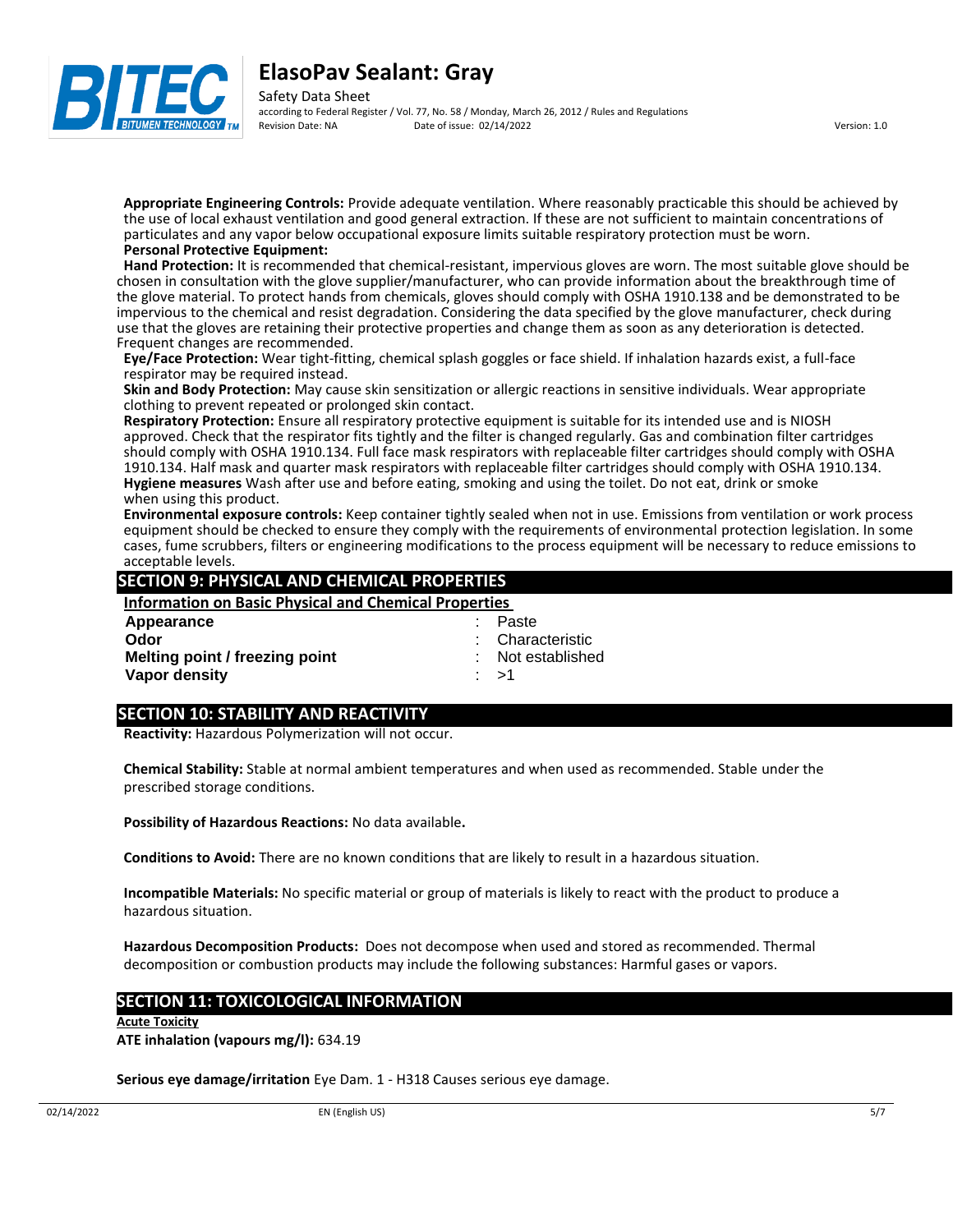

Safety Data Sheet according to Federal Register / Vol. 77, No. 58 / Monday, March 26, 2012 / Rules and Regulations Revision Date: NA Date of issue: 02/14/2022 Version: 1.0

**Skin sensitization** May cause skin sensitization or allergic reactions in sensitive individuals.

**Carcinogenicity** Contains a substance which may cause cancer by inhalation.

**IARC carcinogenicity** Contains a substance which may be potentially carcinogenic. IARC Group 2B Possibly carcinogenic to humans.

**General information** May cause cancer after repeated exposure. Risk of cancer depends on duration and level of

exposure. The severity of the symptoms described will vary dependent on the concentration and the length of exposure. **Inhalation** No specific symptoms known.

**Ingestion** May cause sensitization or allergic reactions in sensitive individuals.

**Skin Contact** May cause skin sensitization or allergic reactions in sensitive individuals.

**Eye contact** Causes serious eye damage. Symptoms following overexposure may include the following: Pain. Profuse watering of the eyes. Redness.

**Route of exposure** Ingestion Inhalation Skin and/or eye contact

**Target Organs** No specific target organs known.

**Medical considerations** Skin disorders and allergies.

## **SECTION 12: ECOLOGICAL INFORMATION**

**12.1. Toxicity No information available**

#### **12.2. Persistence and degradability**

There is no data available on the preparation itself.

#### **12.3. Bioaccumulative potential**

Not Measured

#### **12.4. Mobility in soil**

No data available.

#### **12.5. Other adverse effects**

An environmental hazard cannot be excluded in the event of unprofessional handling or disposal. Potentially toxic to aquatic life.

#### **SECTION 13: DISPOSAL CONSIDERATIONS**

**Waste Disposal Recommendations:** Dispose of waste material in accordance with all local, regional, national, and international regulations.

#### **SECTION 14: TRANSPORT INFORMATION**

**In Accordance with DOT** – Not Regulated

**In Accordance with IMDG** – Not Regulated

**In Accordance with IATA** – Not Regulated

**In Accordance with TDG** – Not Regulated

**SECTION 15: REGULATORY INFORMATION**